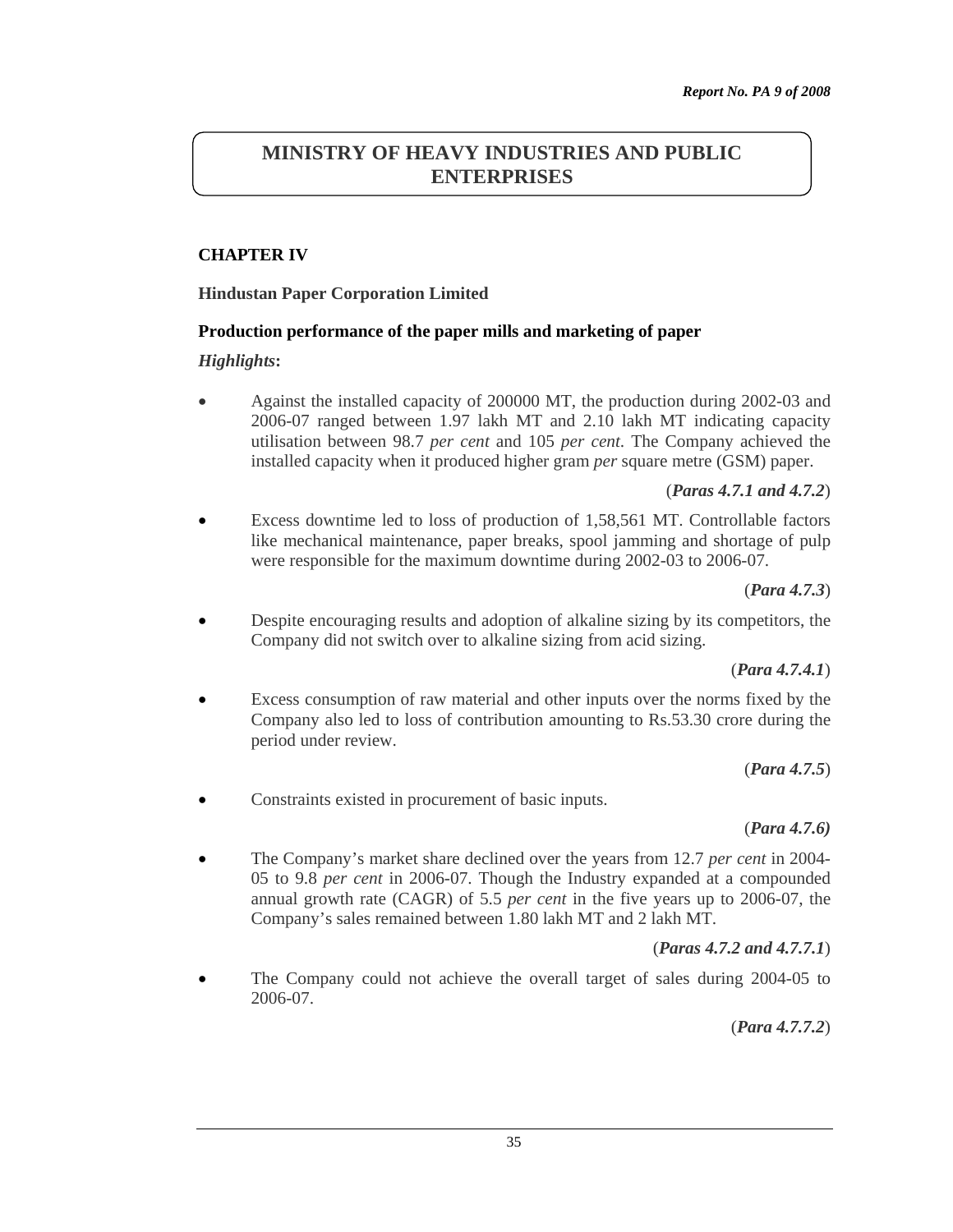Marketing efforts were not adequate and were not supplemented with better market intelligence and there was no mechanism for assessing the performance of Sales Depots.

#### (*Paras 4.7.7.3 and 4.7.7.5)*

• Non-liquidation of stock was partly because of the Company's failure to correctly assess demand and its inability to capture an appropriate segment of the market. Consequently, the Company was compelled to declare special discounts of upto 27 *per cent* in 2005-06 and 2006-07 to dispose the accumulated stock.

#### (*Para 4.7.7.5)*

The Company could not comply with environmental requirements as stipulated in the Corporate Responsibility for Environmental Protection (CREP) guidelines.

(*Para 4.7.8*)

#### *Summary of recommendations*

- *1. The Company should examine the basis of determination of capacity of the paper mills for a more realistic and proper appreciation of the performance of the two mills.*
- *2. The Company should formulate and implement a comprehensive maintenance policy for its mills that includes defined responsibilities of the various functional wings. It should consider introducing a combination of predictive, preventive and proactive maintenance and for this may obtain necessary data/information from other PSUs in this sector. An online integrated information system should be introduced for maintenance management and reduction of downtime. Condition monitoring equipments should be installed in all the identified inaccessible zones. The Company should streamline the supply of bamboo and chemicals to minimise shut down of pulp mill.*
- *3. The Company should introduce alkaline sizing at the earliest to extend the product range to value added products. Roll handling and wrapping of paper should be mechanise to the extent possible.*
- *4. The Company should review the recommendations from various studies/reports relating to reduction in consumption of various inputs and on the basis of the review, implement the accepted recommendations in a time-bound manner.*
- *5. The Company should establish proper arrangements to sustain its co-ordination and inter-action with the State Governments, concerned departments and NGOs to develop sources for supply of bamboo and paper pulp including alternate schemes to encourage bamboo cultivation and providing direct financial benefit to bamboo growers.*
- *6. The Company should take steps to build brand image of its products and include value added products to its product basket.*
- *7. The targets for each zone should be set based on realistic assessment of markets.*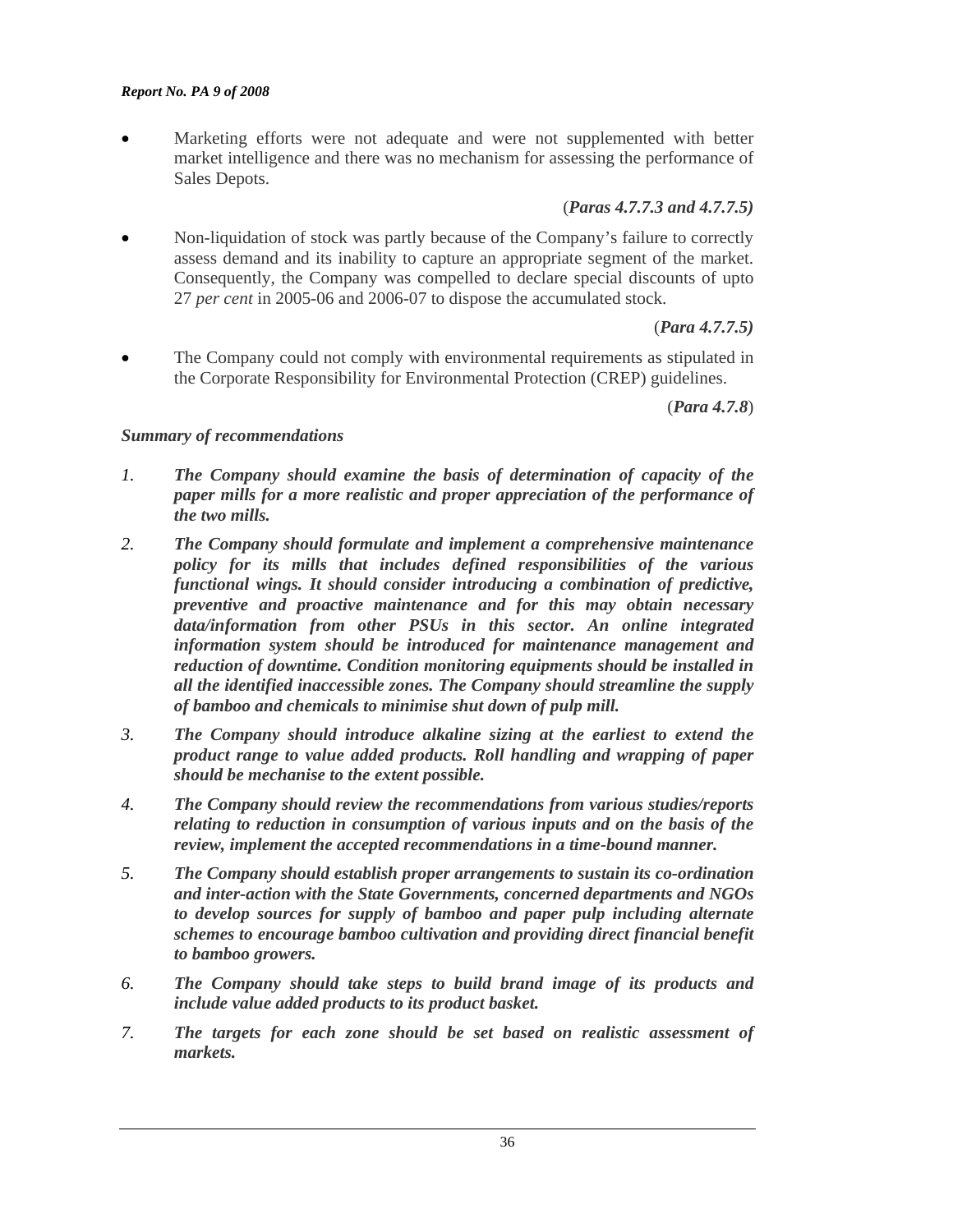- *8. The Company should establish procedure and define staff accountabilities to strengthen its market intelligence system and expand its stockists' base.*
- *9. The Company should strengthen its Quality Control Department.*
- *10. The Company should achieve 'zero stock' of finished goods at the end of financial year by establishing systems and procedures after due review and implementing the consultants recommendations.*
- *11. Compliance with environmental requirements as stipulated in the CREP guidelines should be prioritised for implementation.*

#### *4.1 Introduction*

Hindustan Paper Corporation Limited (HPC) was incorporated on 29 May 1970 as a wholly owned Government Company under the Ministry of Heavy Industry. The Company has two paper mills, namely, Nagaon Paper Mill (NPM) and Cachar Paper Mill (CPM), both located in Assam. These mills were commissioned in October 1985 and in April 1988, respectively, with the basic objective of using locally available bamboo resources to produce printing and writing paper for mass consumption in the education sector. The Company was, therefore, generally producing low value paper. However, since consumer preference and demand was shifting to higher quality paper like copier paper, surface-sized maplitho and other premium products. The Company had undertaken a Modernisation and Technological Upgradation Project (MTUP) at a cost of Rs.659 crore which was scheduled for completion in 2008-2009. The process of manufacturing paper involves pulp making (chipping of basic raw materials, digesting, washing, screening, cleaning and bleaching) and conversion of pulp into paper by mixing of chemicals, calendaring and beating/refining of pulp. The flow chart of the paper making process is given in *Annexure X***.** 

### *4.2 Scope of audit*

A Performance Audit was conducted of the production and marketing activities of the Company covering the five year period from 2002-03 to 2006-07. The Corporate office at Kolkata, the paper mills at Nagaon and Cachar and three of the five Regional Offices were covered in this review.

#### *4.3 Audit objectives*

The Performance Audit was conducted to assess that:

- paper mills were operated and maintained efficiently;
- procurement policy of major inputs was effective;
- production planning and marketing strategy was well co-ordinated; and
- the internal control system was well established.

### *4.4 Audit criteria*

The following criteria were adopted for judging the performance of the Company:

- Installed capacity of the machines.
- Product-mix as mentioned in the Detail Project Report.
- Norms fixed by the Company for consumption of inputs.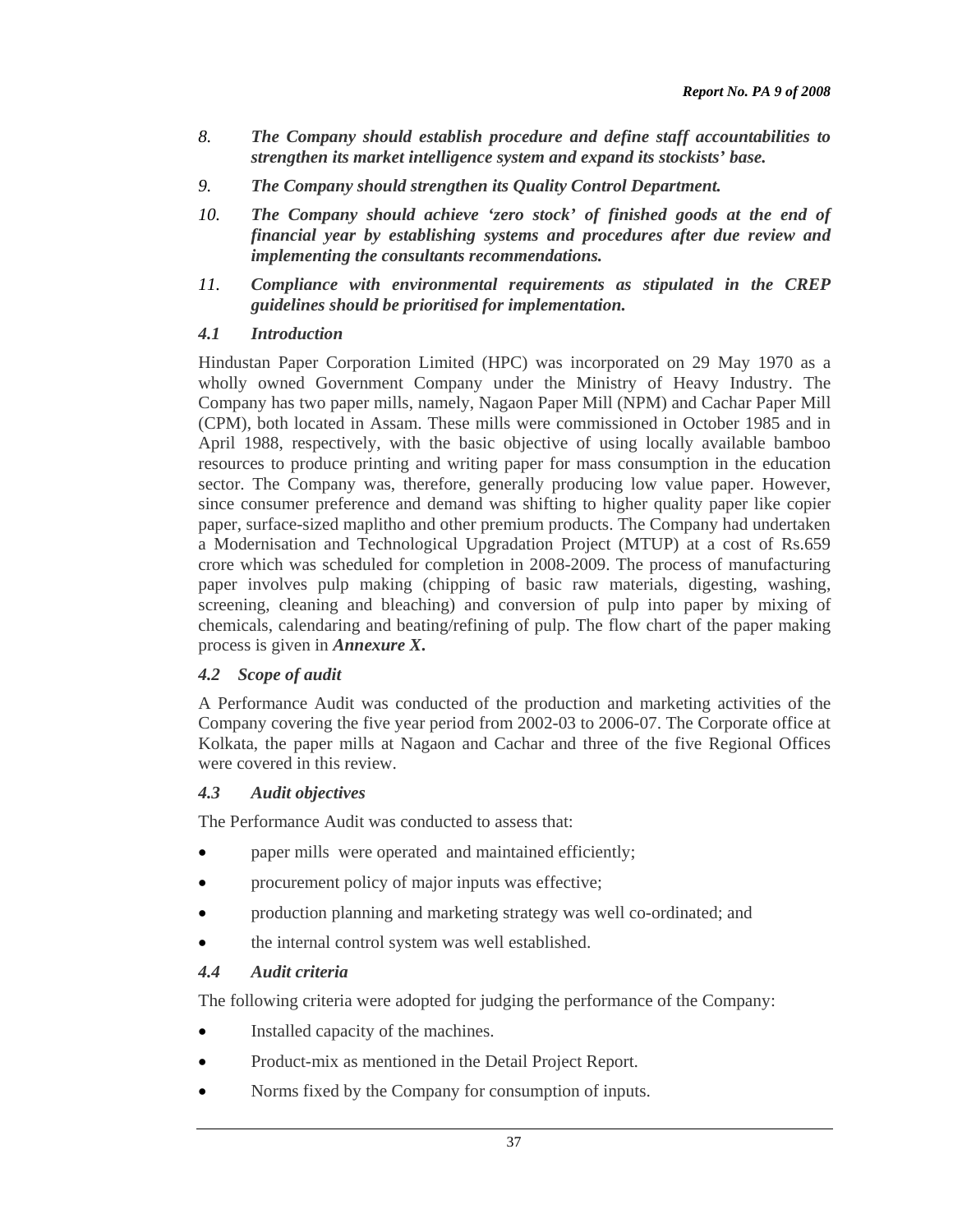- Industry best practices.
- Maintenance schedule given by original equipment manufacturers.
- Corporate Responsibility for Environmental Protection guidelines and other statutory norms in respect of Environment.
- Procurement Manual of the Company.
- Marketing policy of the Company.

# *4.5 Audit methodology*

After a preliminary study and collection of background information, an entry conference was held with the Management on 20 February 2007 to discuss the audit objectives. Based on the examination of records, a discussion paper containing preliminary findings was issued to the Management on 31 July 2007. Exit conference to discuss audit findings was held on 7 September 2007. The Management's reply to the performance audit report was received in October 2007.

# *4.6 Acknowledgement.*

Audit acknowledges the co-operation and assistance extended by the Management at various stages of performance audit. Audit is also thankful to the Management of Tamil Nadu Papers Limited both at Corporate Office in Chennai and paper mill at Pugalur for their co-operation and assistance.

# *4.7 Audit findings*

# *4.7.1 Capacity utilisation*

The two paper mills of the Company have identical Plant and Machinery (Jessop and L&T machines) with a capacity of 1,00,000 MT each. During 2002-03 and 2006-07 the mills operated at a capacity utilisation of between 98.7 *per cent* and 105 *per cent*.

The installed capacity of machines is fixed on the basis of three parameters viz. product mix, machine speed and machine available days. The product mix considered for fixing installed capacity was 52  $GSM<sup>1</sup>$  for Jessop and 56  $GSM$  for L&T machines. It was noticed that the Company achieved its installed capacity only when higher GSM paper (ranging from 57 GSM to 145 GSM) was produced in larger quantity. The highest capacity utilisation was in 2004-05, when such high GSM paper constituted 76 *per cent* of total production. Since the capacity of the machines was fixed based on production of 52/56 GSM paper, the evaluation of actual capacity utilisation by producing higher GSM paper could not be fairly done. The Management in its reply stated that re-rating of capacity was not an industry practice. However, high capacity utilisation despite excessive downtime (refer para 4.7.3) is an anomalous situation that needs to be examined by the Management for a proper appreciation of the capacity utilisation and over-all performance of the Company.

*Recommendation No.4.1* 

 $\overline{a}$ 

*The Company should examine the basis of determination of capacity of the paper mills for a more realistic and proper appreciation of the performance of the two mills.* 

<sup>&</sup>lt;sup>1</sup> GSM: Grams per square metre. It indicates weight of one square metre of paper.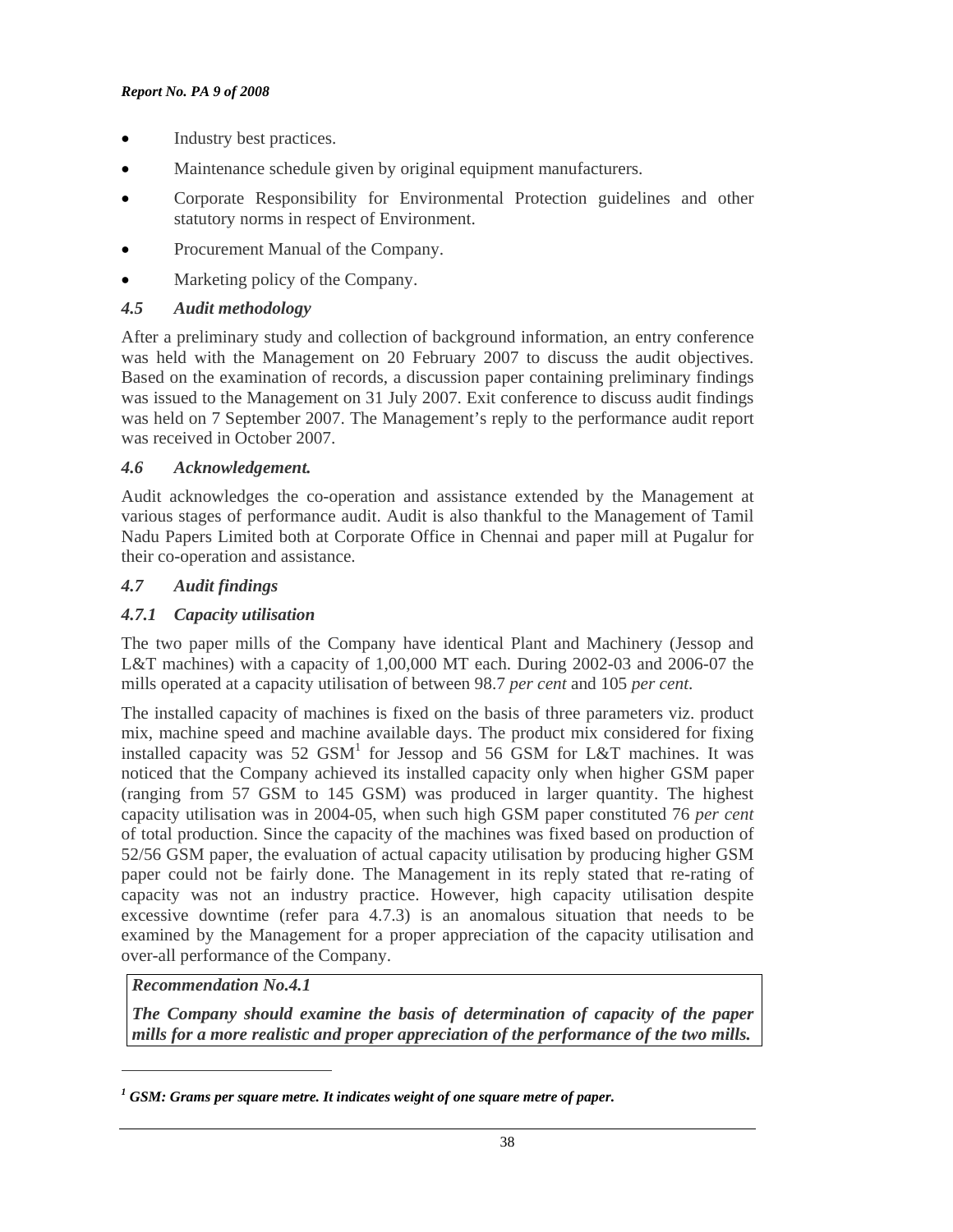### *4.7.2. Production performance*

The paper industry expanded at a compounded annual growth rate (CAGR) of 5.5 *per cent* in the five years from 2002-03 to 2006-07. However, the Company's production remained between 1.97 lakh MT and 2.10 lakh MT during this period resulting in decline in Company's market share. Production of another PSU, Tamil Nadu Papers Limited (TNPL) on the other hand increased with the expanding market as is evident from the bar chart below:



Production could not be increased because of capacity limitation and limited demand for the Company's product. While accepting audit observation, the Management stated in its reply that due to disinvestment exercise initiated in 2002, the Company could not invest in expansion.

### *4.7.3 Down time analysis*

Review of idle hours at CPM and NPM indicated that actual downtime was much higher than the norms for both Jessop Machine and L&T Machine. While the details of excess downtime is at *Annexure XI***,** a brief summary of the same is given below:

| ян<br>ю<br>. . |
|----------------|
|----------------|

| the            | <b>Name of Downtime</b><br><b>Norms</b> | <b>Actual Downtime (per cent)</b>                |      |                              |      |                                                  |      |                                                  |      |                              |      |
|----------------|-----------------------------------------|--------------------------------------------------|------|------------------------------|------|--------------------------------------------------|------|--------------------------------------------------|------|------------------------------|------|
| <b>Machine</b> | (per<br>cent<br>оf                      | 2002-03<br><b>NPM</b><br>$\mathbf{C}P\mathbf{M}$ |      | 2003-04<br><b>NPM</b><br>CPM |      | 2004-05<br>$\mathbf{C}P\mathbf{M}$<br><b>NPM</b> |      | 2005-06<br><b>NPM</b><br>$\mathbf{C}P\mathbf{M}$ |      | 2006-07<br><b>NPM</b><br>CPM |      |
|                | available<br>hours)                     |                                                  |      |                              |      |                                                  |      |                                                  |      |                              |      |
| <b>Jessop</b>  | 9.7                                     | 27.8                                             | 18.3 | 26.5                         | 20.2 | 29.5                                             | 15.9 | 20.5                                             | 18.0 | 15.8                         | 19.4 |
| L&T            | 9.7                                     | 24                                               | 20.2 | 22.00                        | 16.1 | 27.3                                             | 17.7 | 20.7                                             | 19.0 | 20.4                         | 19.9 |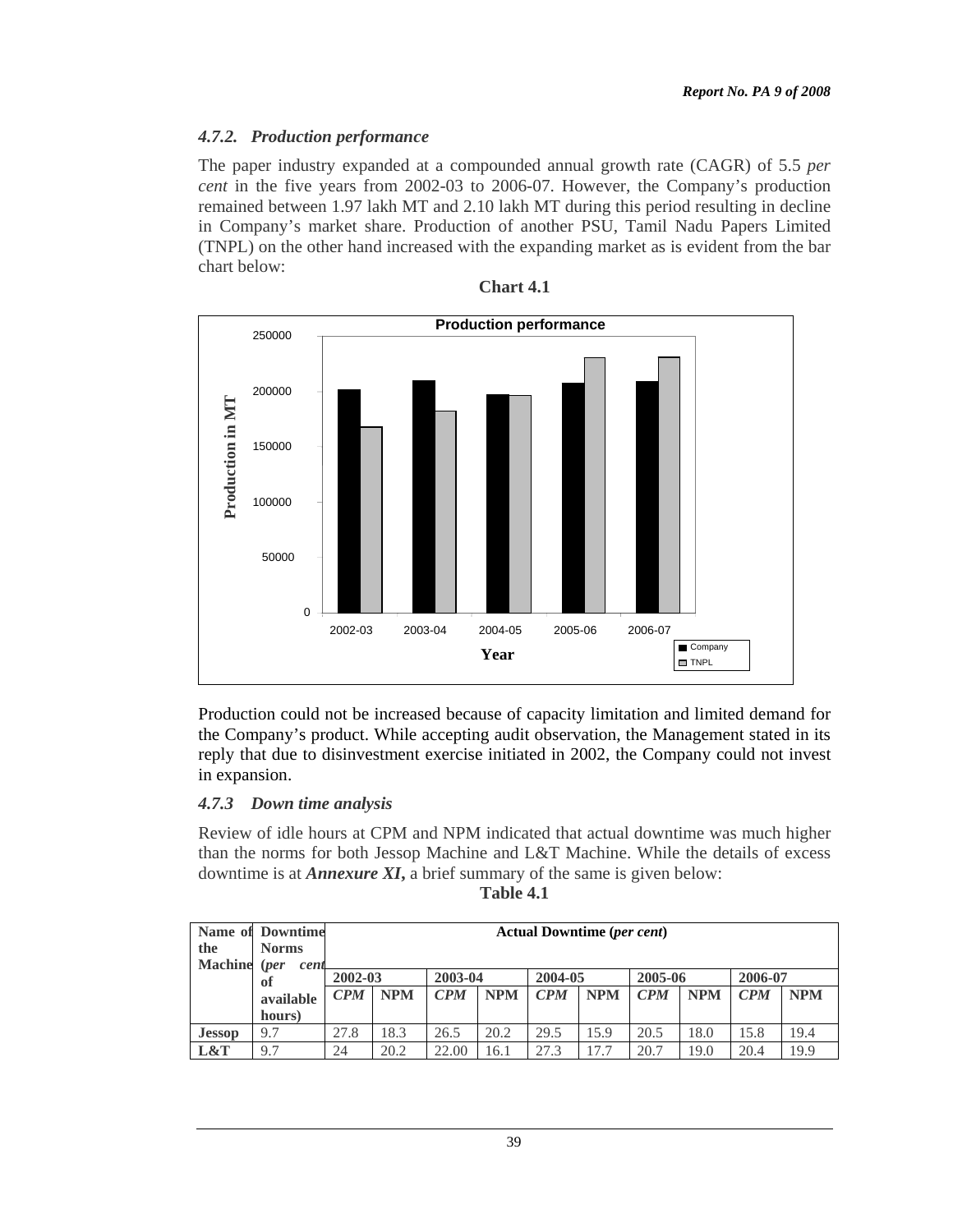The excess downtime at CPM and NPM resulted in production loss of 1,58,561 MT of paper during 2002-03 to 2006-07 **(***Annexure XII***).** Analysis of downtime for this period indicated that controllable factors like mechanical maintenance, paper breaks, spool jamming and shortage of pulp were responsible for the maximum downtime. These are discussed in detail in the following paragraphs:

## *4.7.3.1 Maintenance*

To contain downtime on account of mechanical problems within the norm of one *per cent* as fixed by the Company, it was required to follow a sound maintenance policy. However the following deficiencies were noted:

- The Company had not developed a comprehensive maintenance policy.
- Though the Company adopted preventive and predictive maintenance<sup>2</sup> schedule, neither did the preventive maintenance schedule (PMS) cover all equipment/parts as required in the original equipment manufacturer's manual nor was it followed strictly. The Company's Procedure and Work Instruction Manual covered only preventive maintenance of major equipments.
- Though predictive maintenance was introduced in NPM, the Management had not identified inaccessible locations for installation of condition monitoring equipments. It was observed that out of 543 inaccessible locations in CPM, the  $\widehat{\text{Comparing}}$  installed condition monitoring equipments<sup>3</sup> in only 97 locations.

In the absence of documented policies in respect of replacement and revamping, such works were undertaken on a need basis and not in a systematic manner. Test check of minutes of production meetings also revealed lack of adequate planning for carrying out shut down activities, poor inter-disciplinary coordination among different work groups and absence of checklist for shutdown activities. The consultant appointed for technology upgradation**,** also had observed (December 2005) that due to lack of adequate refurbishment, a consistent, stable and efficient operation was not possible in the mills.

The Management stated that both preventive and predictive maintenance were taken recourse to depending upon the criticality of the equipment in production line. The shut down activities were charted out in the form of a bar chart and action plan was drawn accordingly much in advance and that compliance of checklist and co-ordination of related activities had helped to curb unwanted machine down-time and time over run of annual shutdown.

The Management's contention is not supported by the fact that down time on account of mechanical problems during the period under review was generally higher than the norm of one *per cent* and touched three *per cent* in the case of L&T machine in 2006-07. TNPL, on the other hand, was able to bring down the downtime on account of mechanical problem from 0.7 *per cent* (2002-03) to 0.33 *per cent* (2006-07).

*4.7.3.2* The audit reviewed the reasons for excess downtime and noted the following:

• Downtime due to high incidence of process trouble like paper breaks and jamming of wrapping machine (spool) during 2002-03 to 2006-07 ranged between

 *2 Predictive maintenance: A maintenance which models past behaviour to predict failures.* 

*Preventive maintenance: A maintenance in which machines are checked periodically.* 

*Equipment to assess the condition of machine and equipment.*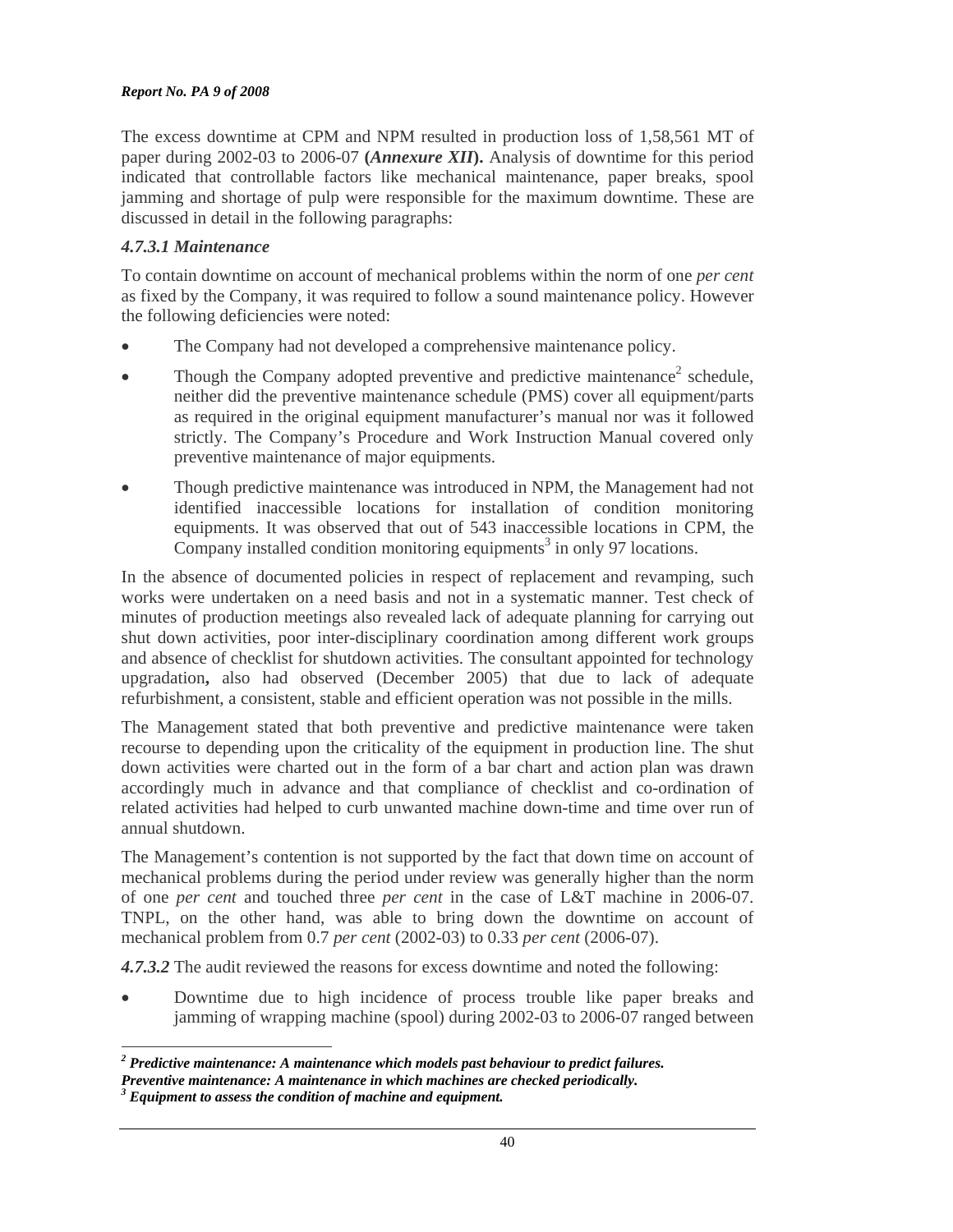1.6 *per cent* to 4.4 *per cent* against the norm of one *per cent*. On this being pointed out by audit, the Management stated that to address the problem the Company had decided to outsource the reel wrapping operation and with the installation of upgraded machinery during October 2006, downtime due to paper breaks had come down. It was, however, observed that loss of machine hours on account of paper breaks in March 2007 was 21 hours at CPM and 35 hours at NPM against the norm of 14.88 hours for each mill.

Since the pulp mills had a storage capacity of 10-12 hours, there should ordinarily be no downtime in the paper machines due to shortage of pulp. Scrutiny, however, revealed that during the period of review, downtime due to pulp shortage ranged between 307 to 1211 hours annually. The pulp mill downtime is also attributable to shortages in availability of bamboo (refer para 4.7.6), liquor shortage (cooking media), accumulation of unbleached pulp and problems in machines and the processing of paper. While accepting the audit finding, the Management stated that they would try to work out a downtime norm for pulp mills.

### *Recommendation No. 4.2*

*The Company should* 

- *(i) formulate and implement a comprehensive Maintenance Policy for its mills that includes defined responsibilities of the various functional wing;.*
- *(ii) consider introducing a combination of predictive, preventive and proactive maintenance and for this may obtain necessary data/information from other PSUs in this sector;*
- *(iii) introduce an online integrated information system for maintenance management and reduction of downtime;*
- *(iv) install condition monitoring equipments in all the identified inaccessible zones; and*
- *(v) streamline the supply of bamboo and chemicals to minimise shut down of pulp mill.*

### *4.7.4 Operational constraints*

*4.7.4.1* The paper industry uses alkaline, acid or neutral sizing to reduce the water absorbing capacity of paper, which is a value added feature in the paper market. Of the above methods, alkaline sizing is considered more effective in reducing chemical consumption and in improving paper quality besides being more eco-friendly. The Company which was using acid sizing method, conducted plant scale trial run for alkaline sizing in NPM during 2002, 2003 and 2006. Despite encouraging results, adoption of this system by its competitors (both in private and public sector) and low initial capital investment (Rs.50 lakh), the Company did not switch over to alkaline sizing. The Management stated that outcome of plant level trials were being evaluated and the Company would switch over to alkaline sizing at an appropriate time in future subject to its commercial benefits. The Company in its reply resorted to a general response. Besides, to be successful, the Company needs to ensure time bound project evaluation and implementation of corrective measures.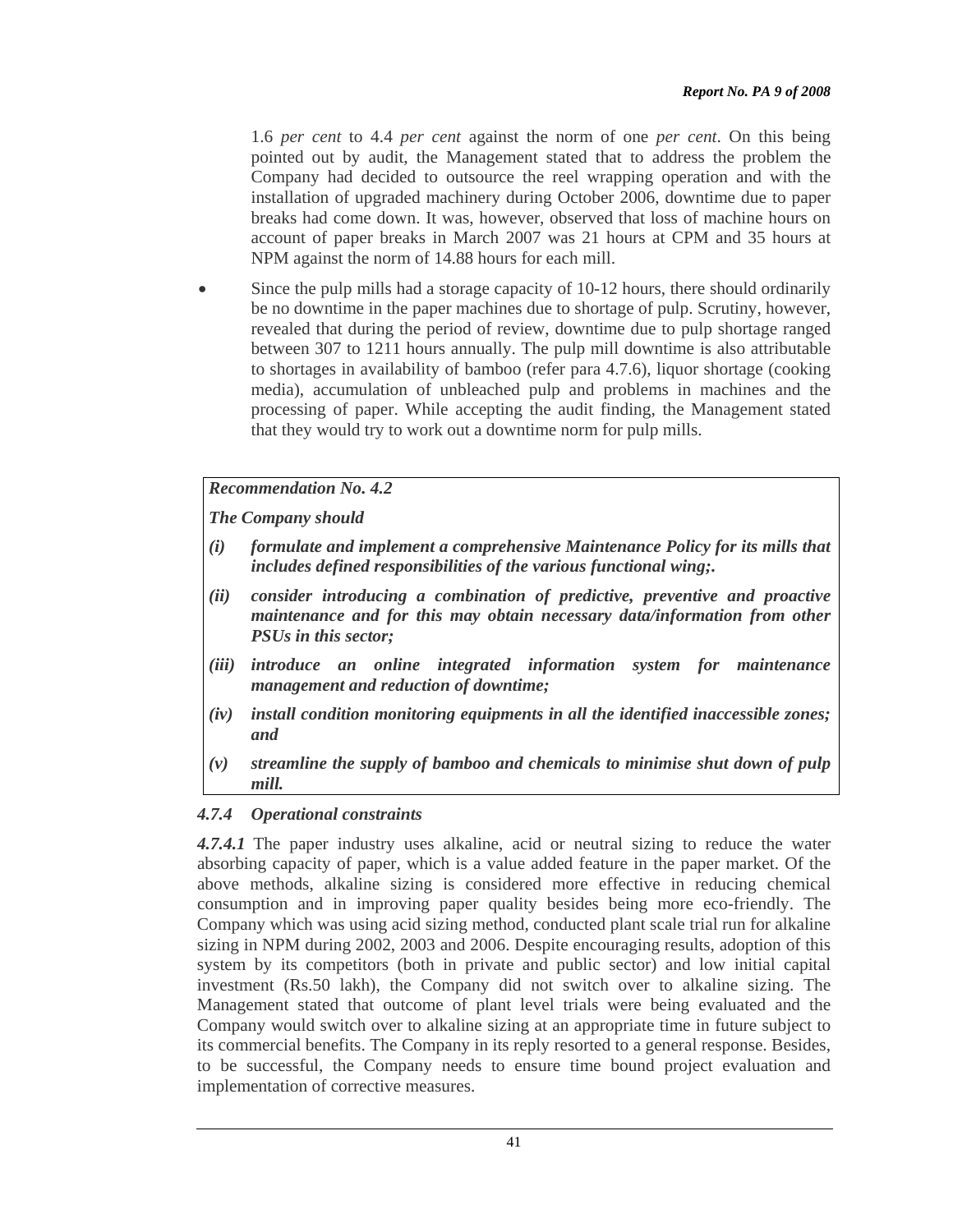*4.7.4.2* In order to improve efficiency and save space, mechanisation of processes is required. It was observed that roll handling and wrapping were done manually which was not suitable for such a large scale operation. Further, though copier paper was sold mainly in A4 sheet form, the mills did not have an automated sheeting and cartonising system. While accepting audit observation, the Management stated that partial outsourcing of roll handling and wrapping and outsourcing of cutting and packaging operation was being considered.

## *Recommendation No.4.3*

*The Company should* 

- *(i) introduce alkaline sizing at the earliest to extend the product range to value added products; and*
- *(ii) mechanise roll handling and wrapping of paper to the extent possible.*

# *4.7.5 Consumption of inputs*

During 2002-03 to 2006-07 the consumption of bamboo and other inputs was in excess of norms. Such excess consumption resulted in loss of Rs.53.30 crore **(***Annexure XIII***)**. The excess consumption of bamboo was attributable to use of old and poor quality bamboo leading to higher consumption of chemicals. Further, due to plant related problems like frequent start up and shut down of digester, digester extraction problem, poor performance of DCW<sup>4</sup>, higher fiber losses and poor godown management, the consumption of caustic, lime, alum, furnace oil and coal also exceeded the norms. Though, Management had conducted a number of studies to identify reasons for excess consumption and to suggest corrective action, any of the recommendations were yet to be implemented. The Management again assured that appropriate corrective action will be taken and with the installation of  $LSRP<sup>5</sup>$  and with the implementation of MTUP, higher consumption of chemicals would be reduced to a large extent.

The Management stated (October 2007) that due to silviculture norms it was not possible to restrict the use to 3-4 months' old bamboo only as felling was not allowed from May to September. Management's contention is not tenable since this being a known phenomenon it was already factored in the consumption norms fixed by the Management from time to time.

### *Recommendation No. 4.4*

*The Company should review the recommendations from various studies/reports relating to reduction in consumption of various inputs and on the basis of the review, implement the accepted recommendations in a time-bound manner.* 

# *4.7.6. Development of alternative source of bamboo*

Bamboo is the primary input in the paper manufacturing process of the mills. The Company sources its requirement of bamboo from the Hill District Councils and from private suppliers. Supply, however, is not always certain due to natural calamities, transportation problems and cartel formation by private suppliers. Further, the sources of bamboo as well as pulp wood are getting depleted. Therefore, to develop alternative

 $\overline{a}$ *4 DCW-Dekker Cum Washer* 

*<sup>5</sup> LSRP-Lime Sludge Reburning Plant*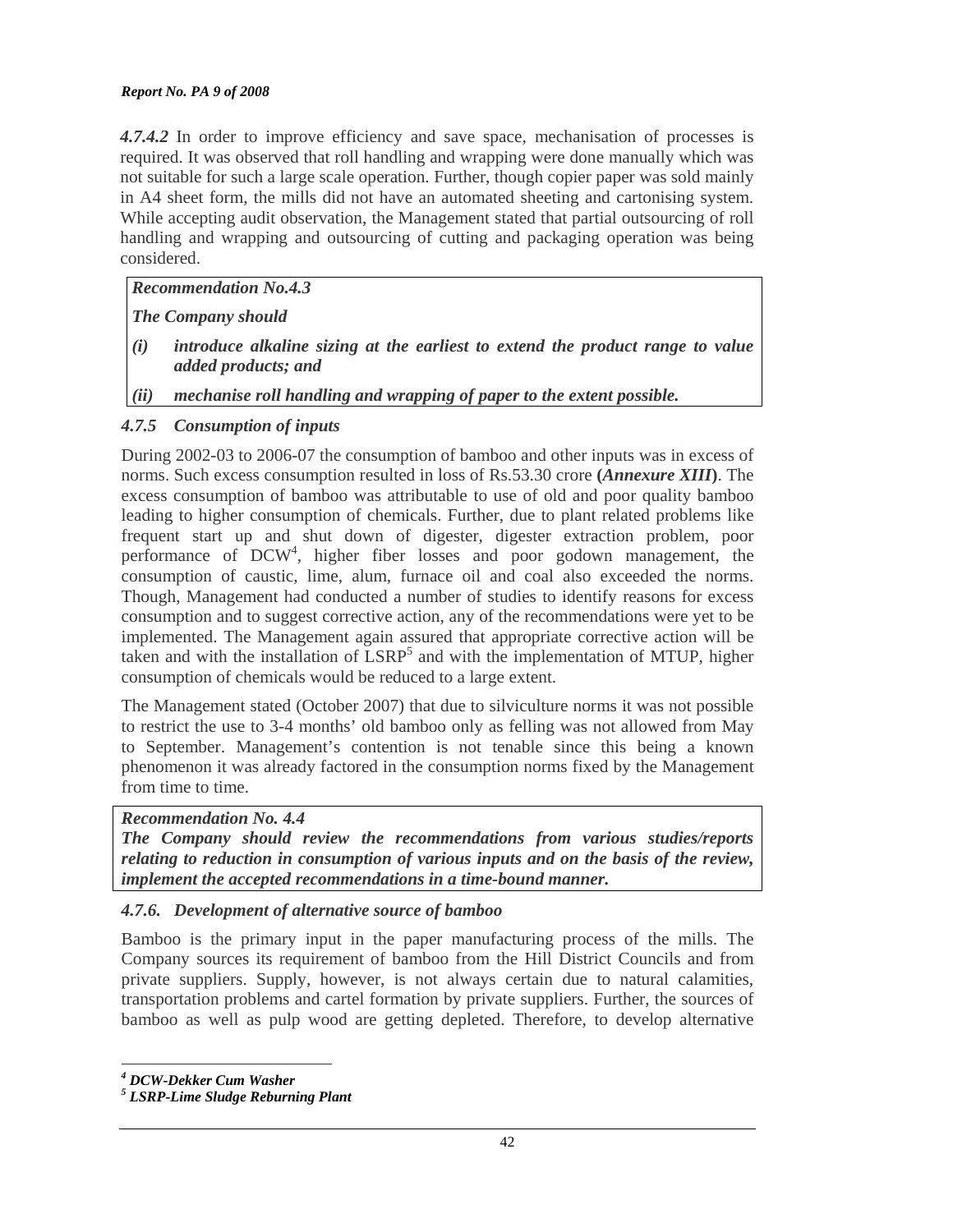sources to ensure sustainable supply of bamboo through Farm Forestry Scheme<sup>6</sup> and Tissue Culture, the Company started Farm Forestry Scheme at NPM (1987-88) and CPM (2001-02) through participation of Non-Government Organisations (NGOs). However, the scheme was not successful due to weak controls, poor survey, poor survival rate and non-percolation of the pecuniary benefit to the farmers through NGOs. Further, the progress of the Bamboo Resource Development Project launched by the Company in April 2004 at a cost of Rs.4.48 crore with the help of the Government of Assam scheduled to be completed in 2009-10 also did not progress due to non-settlement of the issues relating to compensation with the Government of Assam. While accepting the audit observation**,** the Management stated that they had taken action to improve the monitoring of the Farms Forestry Scheme.

*Recommendation No. 4.5* 

*The Company should establish proper arrangements to sustain its co-ordination and inter-action with the State Governments, concerned departments and NGOs to develop sources for supply of bamboo and paper pulp including alternate schemes to encourage bamboo cultivation and providing direct financial benefit to bamboo growers.* 

*4.7.7 Marketing set-up*

The Company manages its marketing activities through its Marketing Department at Kolkata. The marketing and distribution network consists of the Company's five regional offices, 14 depot sales offices and accredited stockists. The principal domestic consumers are Government departments. Small quantity of paper is also exported to neighbouring countries through Merchant Exporter *i.e.,* Deemed Export.

# *4.7.7.1 Sales performance*

The Company's primary product is cream woven paper. The Company's market share declined from 12.7 *per cent* in 2004-05 to 9.8 *per cent* in 2006-07, though the industry expanded at a compounded annual growth rate of 5.5 *per cent* the Company's sale stagnated between 1.8 lakh MT and 2 lakh MT. This was because of poor domestic sale despite high discounts offered by the Company to liquidate old stock due to low acceptability of the Company's products outside the government departments/institutions. The Company also faced increased competition from B grade mills even in its market with Government agencies.

*Recommendation No. 4.6* 

*The Company should* 

- *(i) take steps to build brand image of its products; and*
- *(ii) include value added products to its product basket.*

### *Monitoring region-wise sales performance*

Review of sales target vis-à-vis actual sales of the five regions during 2002-03 to 2006-07 **(***Annexure XIV***)** revealed that the targets were not realistically fixed as evident from the following:

 $\overline{a}$ <sup>6</sup> Farm Forestry Scheme - A scheme under which financial assistance is given to willing farmers for *supply of bamboo when harvested to HPC.*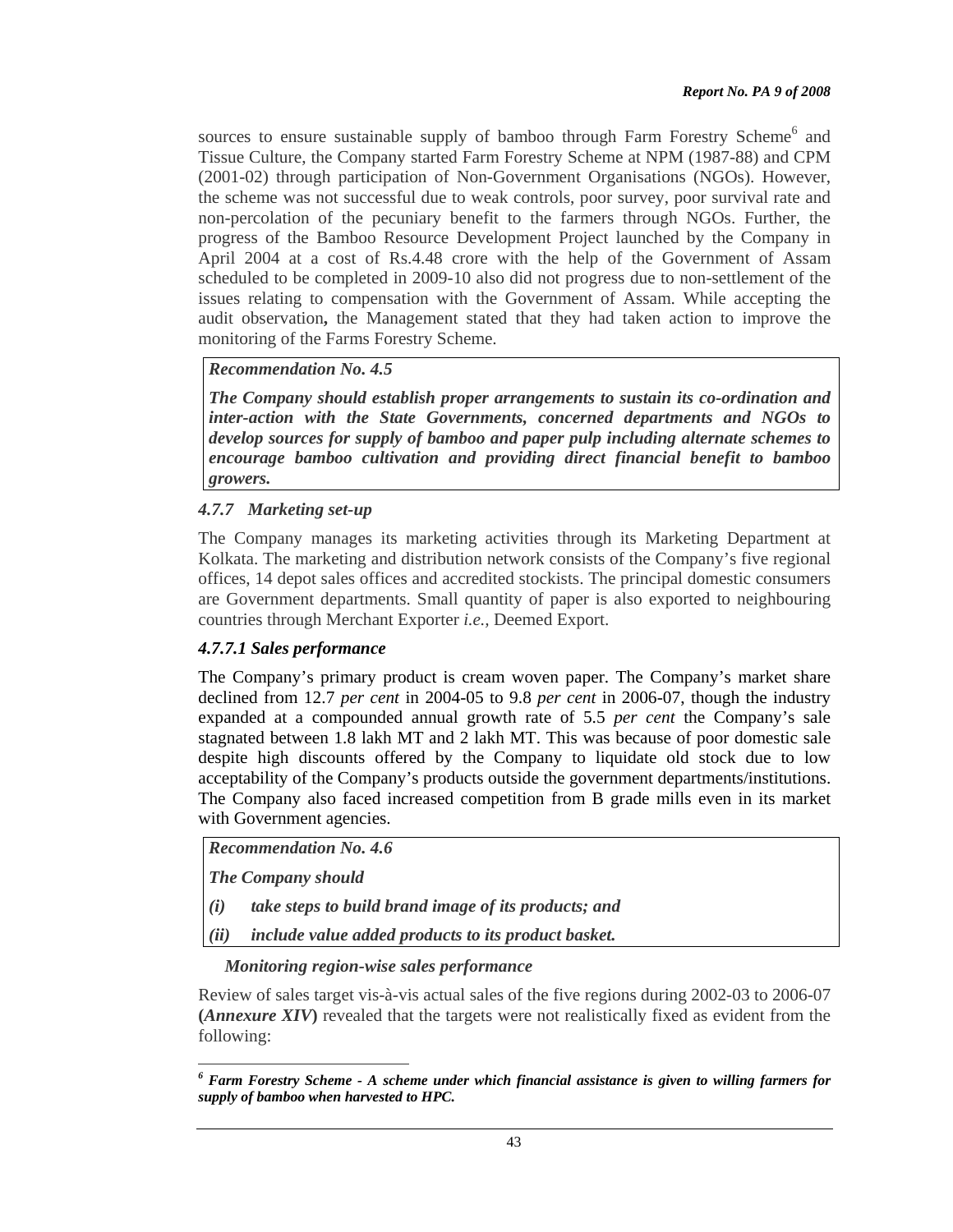- Despite the failure of North East Zone (except 2003-04) and South Zone to achieve the target during the period 2002-03 to 2006-07, the target of these regions were increased by 29 *per cent* and 31 *per cent,* respectively in 2006-07 over the previous year's target.
- The sales targets of North Zone and East Zone for 2006-07 were fixed at 8 *per cent* and 21 *per cent* lower than their actual sales in 2005-06.
- Though the sales of West Zone declined sharply in 2006-07 when compared to 2005-06, the Management had not analysed the reason for it.

Audit observed that while fixing targets, the Company did not take into account following factors, which resulted in setting of unrealistic targets.

- the strength and business practices of the competitors;
- loyalty and expected performance level of stockists;
- product wise demand potential in a particular state; and
- mechanism for correctly assessing the performance of sales depot offices.

The Company thus could not achieve the overall target of sales during 2004-05 to 2006- 07 due to ineffective market intelligence and a shrinking stockist base as brought out in the subsequent paragraphs**.** 

The Management contended that although the sales targets were not fulfilled, the actual closing stock had come down every year. The Management's contention is not tenable as stock liquidation was due to special measures taken to reduce mill closing stock (for details refer Para 4.7.7.5) Further, the Management's reply is silent on setting of unrealistic sales targets.

### *Recommendation No. 4.7*

# *The targets for each zone should be set based on realistic assessment of markets.*

### *4.7.7.3 Ineffective market intelligence and shrinking stockist network*

The Company introduced market intelligence system in December 2002 to receive information and feedback on business practices of competitors and price movement, and the Company's Strategic Business Plan (2006-11) emphasised the need for better market intelligence. The system, however, was ineffective as the market intelligence cell had not submitted any report to the Management so far (October 2007).

The Company's Strategic Business Plan (SBP) envisaged increasing the depth and coverage of the Company's stockist network for better market penetration. In fact, the Company's stockist base significantly declined from 80 in 2002-03 to 40 in 2006-07 with the termination of 43 stockists due to poor performance and addition of only three new stockists in the five years. It may be mentioned that TNPL's stockist network increased during 2000-01 to 2006-07.

### *Recommendation No. 4.8*

*The Company should establish procedure and define staff accountabilities to strengthen its market intelligence system and expand its stockists' base.*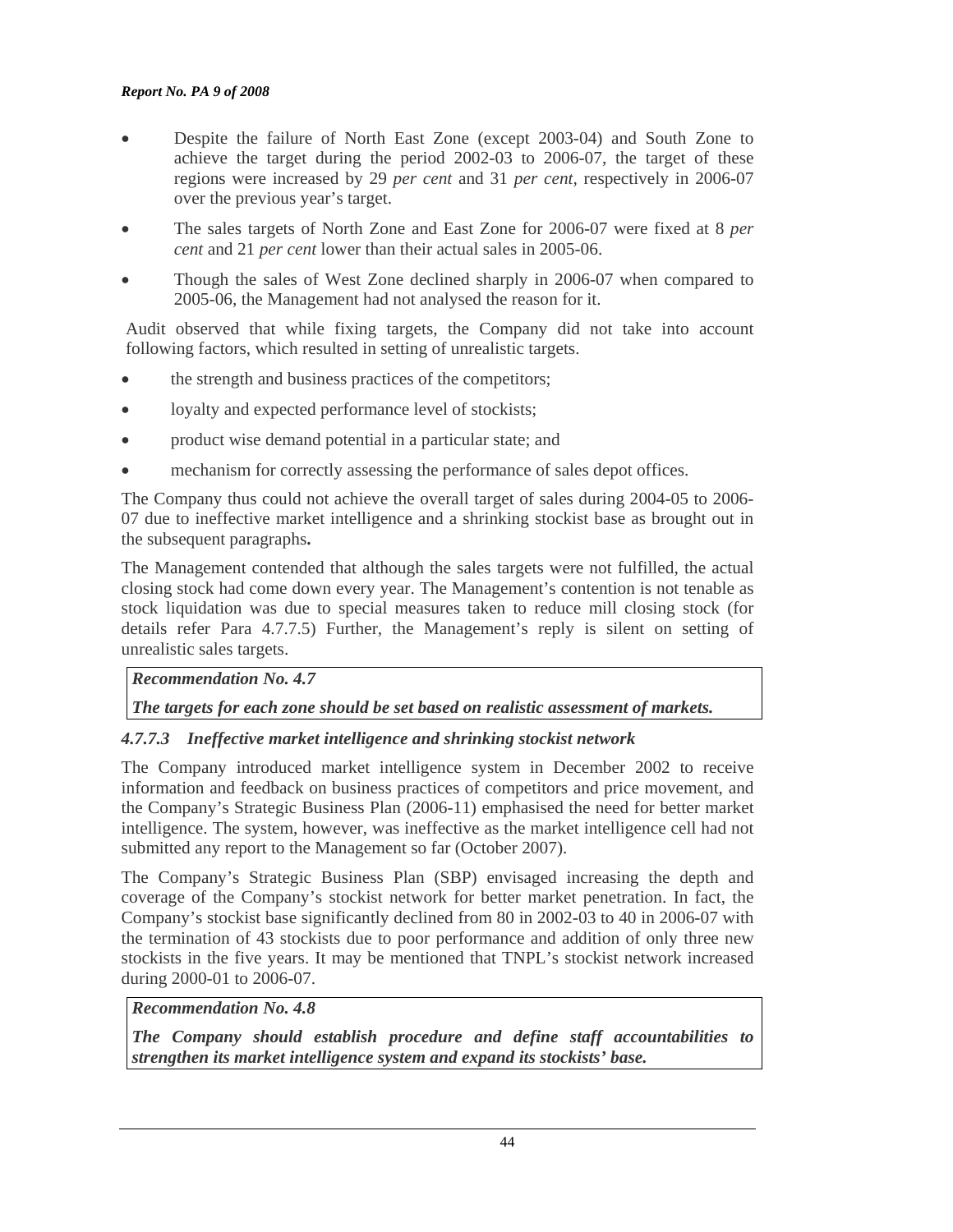# *4.7.7.4 Quality control*

The Company has to produce paper in conformity with the specification given in the indent. The Quality Control Department (QCD) is responsible for checking the material prior to despatch from the mills to avoid rejection by dealers/consumers or imposition of liquidated damages (LD) by institutional parties. Scrutiny revealed that the Company had to sustain losses amounting to Rs.76.31 lakh towards LD during 2002- 2005.

# *Recommendation No. 4.9*

# *The Company should strengthen its Quality Control Department.*

# *4.7.7.5 Accumulation of stock at sale depots/ mills*

It was reported in CAG's Report Number 3 of 2004 that due to delay in disposal of slow/non-moving stocks (1999-2002) the Company had to incur inventory carrying cost of Rs.3.11 crore, besides loss of interest of Rs.5.51 crore on blocked funds.

To avoid stock accumulation, a consultant engaged by the Company had recommended processing of stockists' indents only after lifting of material indented previously and monitoring through quarterly age-wise stock reports. Scrutiny, however, revealed that due to the Company's failure to adhere to these recommendations the problem persisted. As on 31 March 2007, 41 *per cent* of the Company's closing stock in CPM was more than one year old. In an attempt to reduce accumulation of stock in the mills, the Company started dispatching paper to depots without indent which led to increase in uncovered stock from 5.68 *per cent* in 2004-05 to 90.5 *per cent* in 2006-07.

Non-liquidation of stock indicated the Company's failure to correctly assess demand and its inability to retain its share of the market. Consequently, the Company was compelled to declare special discounts of upto 27 *per cent* in 2005-06 and 2006-07 to dispose of the old stock. The Company stated (October 2007) that stock was accumulated every year during the lean period from June to November to cope with increased demand during the peak season from December to May. This justification is wholly untenable as the Company had highest accumulation of stock in the paper industry as stated in their Strategic Business plan (2007-08 to 2011-12) and TNPL, another PSU, had consistently achieved zero stock of finished goods at year-end.

*Recommendation No. 4.10* 

*The Company should achieve 'zero stock' of finished goods at the end of financial year by establishing systems and procedures after due review and implementing the consultant's recommendations.* 

# *4.7.8 Environmental Issues.*

# *4.7.8.1 Non-compliance with CREP guidelines*

The charter on Corporate Responsibility for Environmental Protection (CREP) released (March 2003) by Ministry of Environment and Forests (MoEF), Government of India envisaged time bound action for progressive up-gradation of technologies and in-plant practices for control and improvement in the quality of effluents and emissions. Scrutiny, however, revealed that the Company failed to comply with the CREP guidelines with